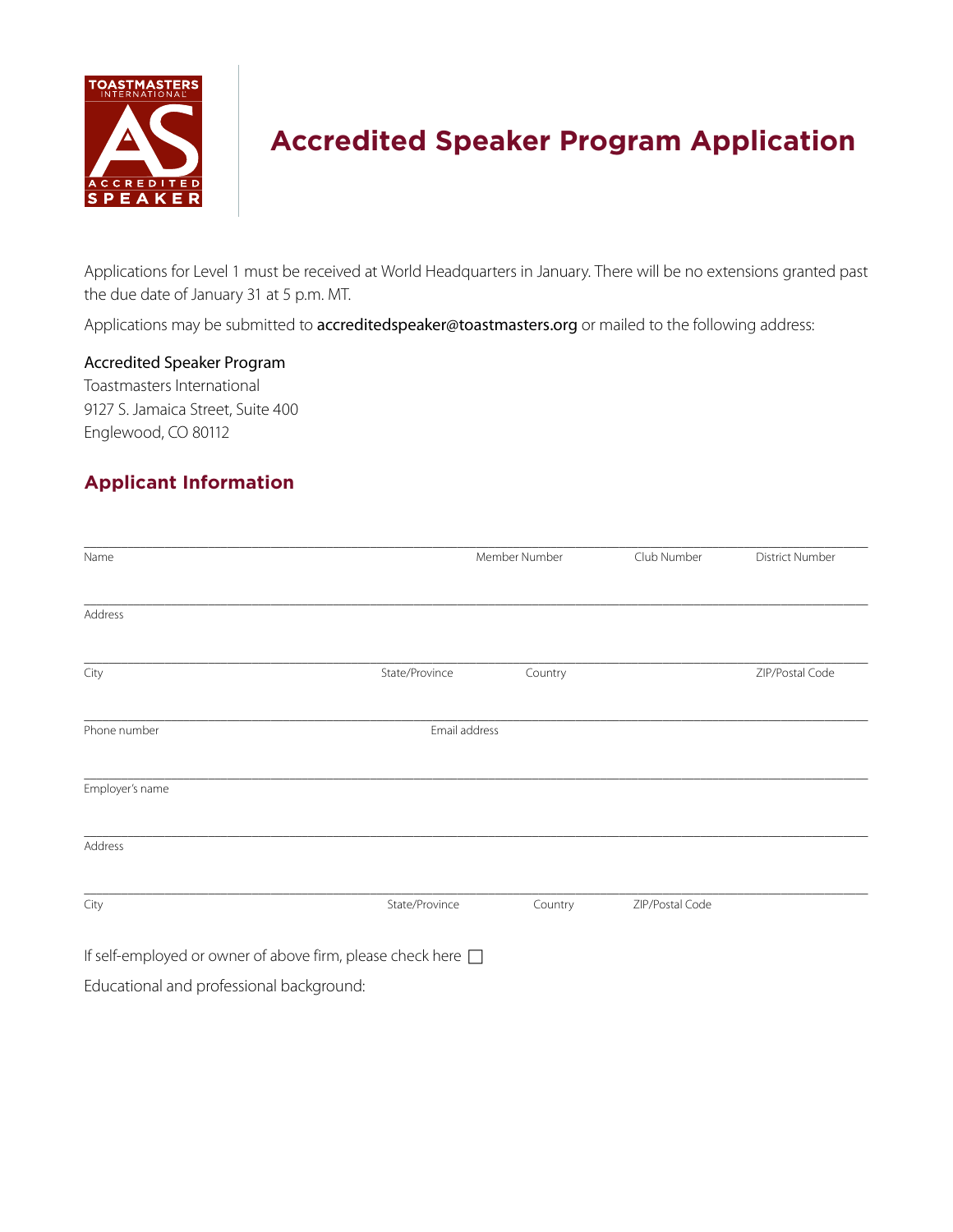Special awards, recognition you have received:

How has Toastmasters membership benefited you?

Why did you decide to pursue Accredited Speaker designation?

Please list the names of a newspaper, company publication or other particular media source you'd like press releases sent to in the event you become an Accredited Speaker. Include the name and email of a contact person.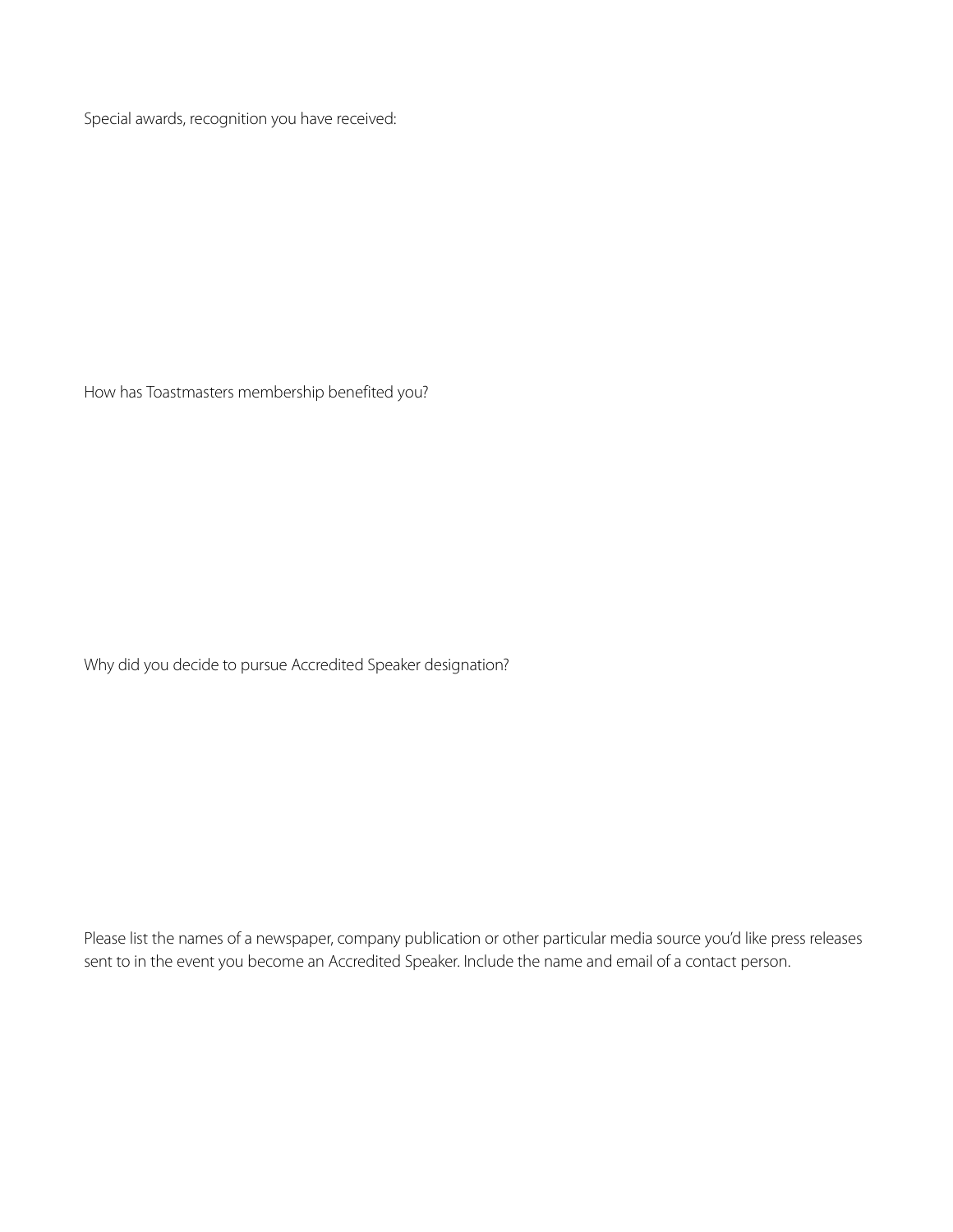### **Area of Expertise**

Please provide descriptions for the following: Your area of expertise

The type of presentation(s) you give (e. g., workshop, seminar, keynote, etc.)

The audience to which you typically present (e. g., business, community, etc.)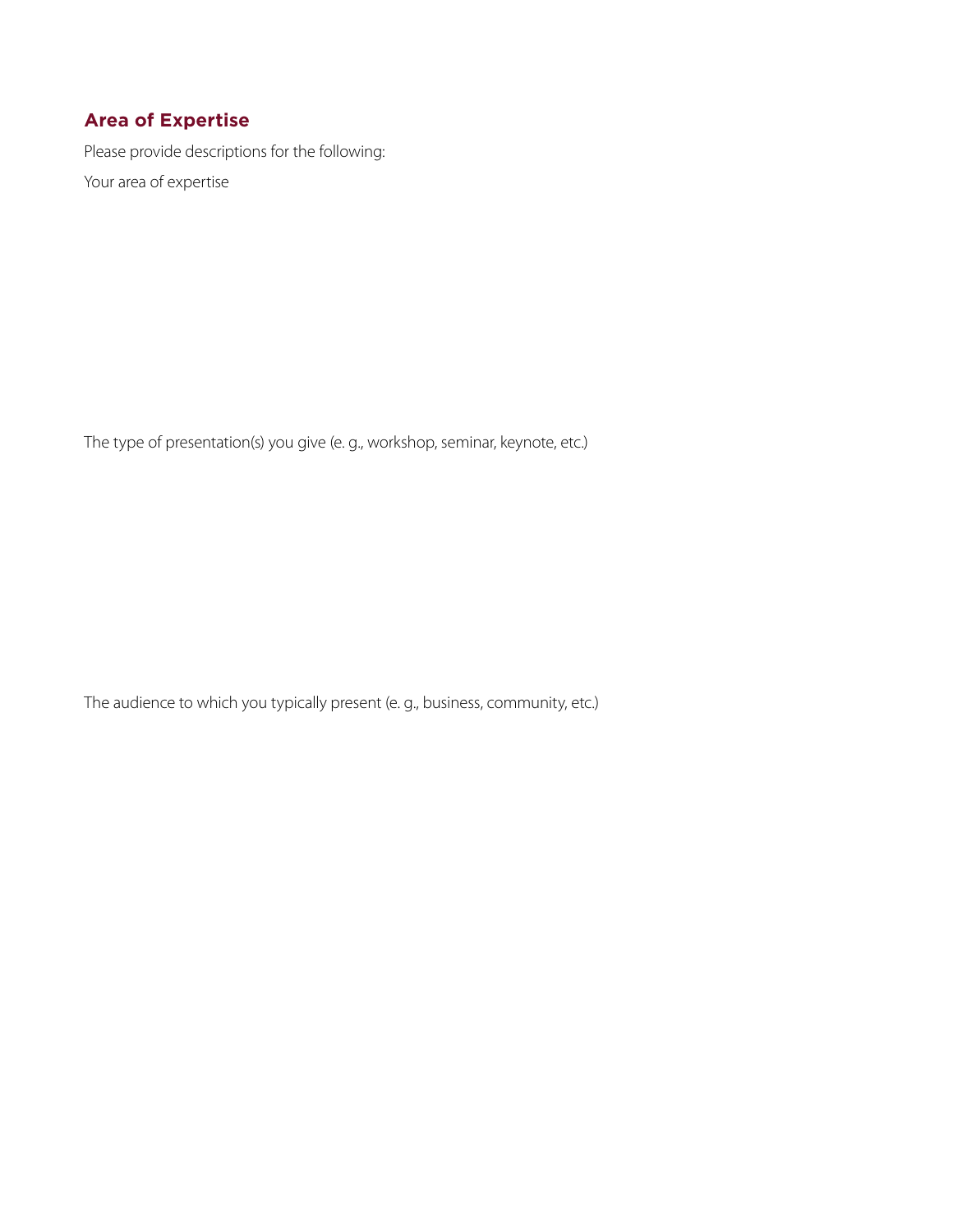## **Speaking Engagements**

List 25 speaking engagements you've given outside of Toastmasters within the past three years. Speaking engagements must follow all requirements outlined in the Eligibility [section of the Accredited Speaker Handbook](https://www.toastmasters.org/membership/accredited-speaker/become-an-accredited-speaker). Please note that 15 of your 25 engagements must be paid and the audience size must be 20 or more.

| Date | Name of Client | Length of<br>Presentation | Fee Received | Audience Size |
|------|----------------|---------------------------|--------------|---------------|
|      |                |                           |              |               |
|      |                |                           |              |               |
|      |                |                           |              |               |
|      |                |                           |              |               |
|      |                |                           |              |               |
|      |                |                           |              |               |
|      |                |                           |              |               |
|      |                |                           |              |               |
|      |                |                           |              |               |
|      |                |                           |              |               |
|      |                |                           |              |               |
|      |                |                           |              |               |
|      |                |                           |              |               |
|      |                |                           |              |               |
|      |                |                           |              |               |
|      |                |                           |              |               |
|      |                |                           |              |               |
|      |                |                           |              |               |
|      |                |                           |              |               |
|      |                |                           |              |               |
|      |                |                           |              |               |
|      |                |                           |              |               |
|      |                |                           |              |               |
|      |                |                           |              |               |
|      |                |                           |              |               |